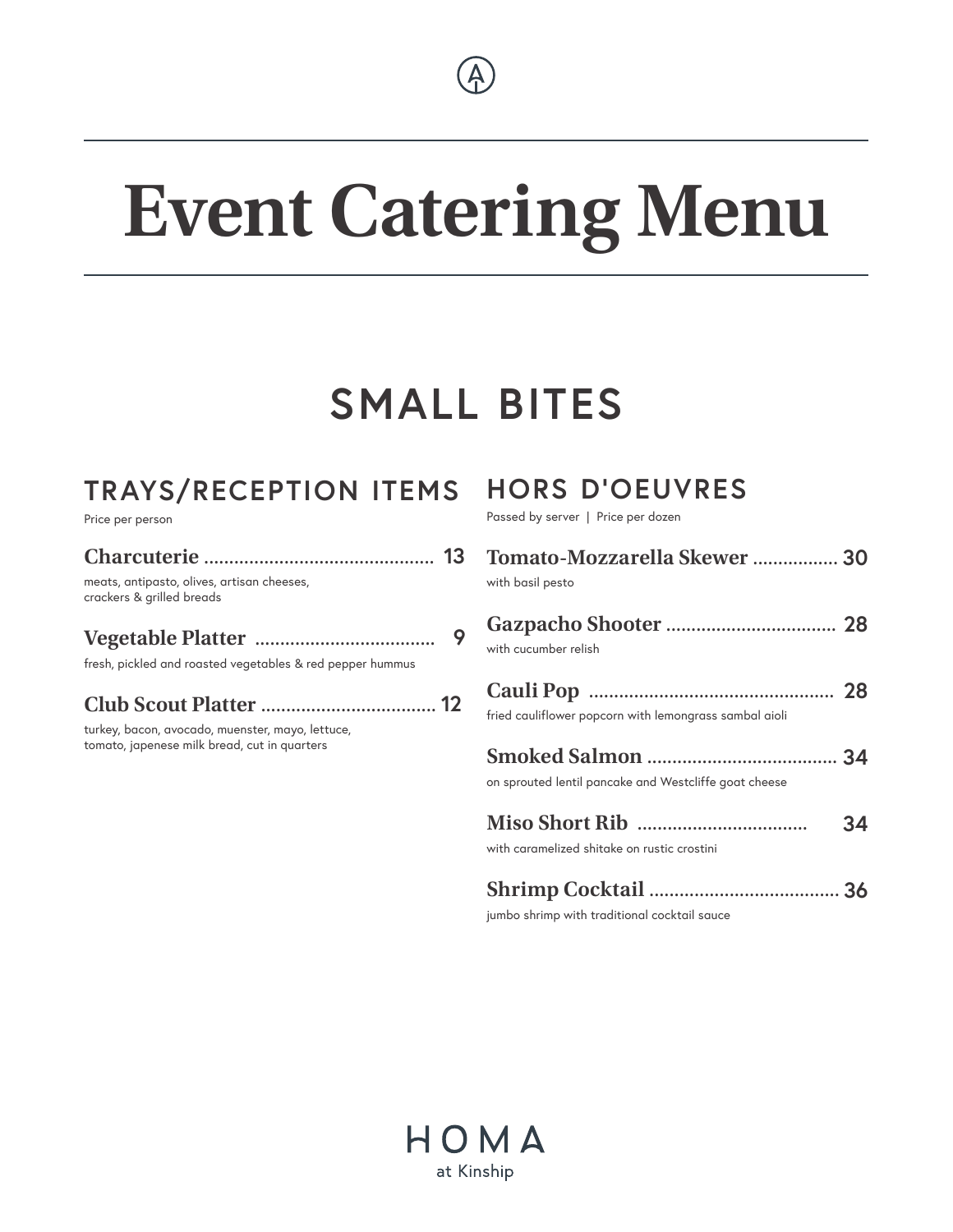# **BREAKFAST**

# **A LA CARTE BREAKFAST**

Price per person

| bacon, egg, muenster, onion, peppers                |  |
|-----------------------------------------------------|--|
| cashews, seeds, oats, granola, fruit, honey, yogurt |  |
|                                                     |  |

seasonal fruit flavors, cashews, honey

# **BREAKFAST STATIONS**

Price per person

| orange juice, milk, freshly brewed coffee and tea                                   |  |
|-------------------------------------------------------------------------------------|--|
|                                                                                     |  |
| house baked croissants, muffins, assorted<br>breakfast breads, butter and preserves |  |
|                                                                                     |  |
| bloody marys, champagne, orange juice,<br>cranberry juice, pickled items, etc.      |  |

# **PLATED BREAKFAST**

\$23 per person

**FROM THE BAKERY** served family style

house-baked croissants, muffins, assorted breakfast breads, butter and preserves **BREAKFAST OPTIONS** choose one:

**SWEET POTATO HASH** sweet potato, grains, seared veggies, scrambled egg

**RAMBLER TOAST** cream & egg soaked Japanese milk bread, baked in a brown butter with seasonal

berries & fresh cream

**BEVERAGES** orange juice, freshly brewed coffee and tea (station)

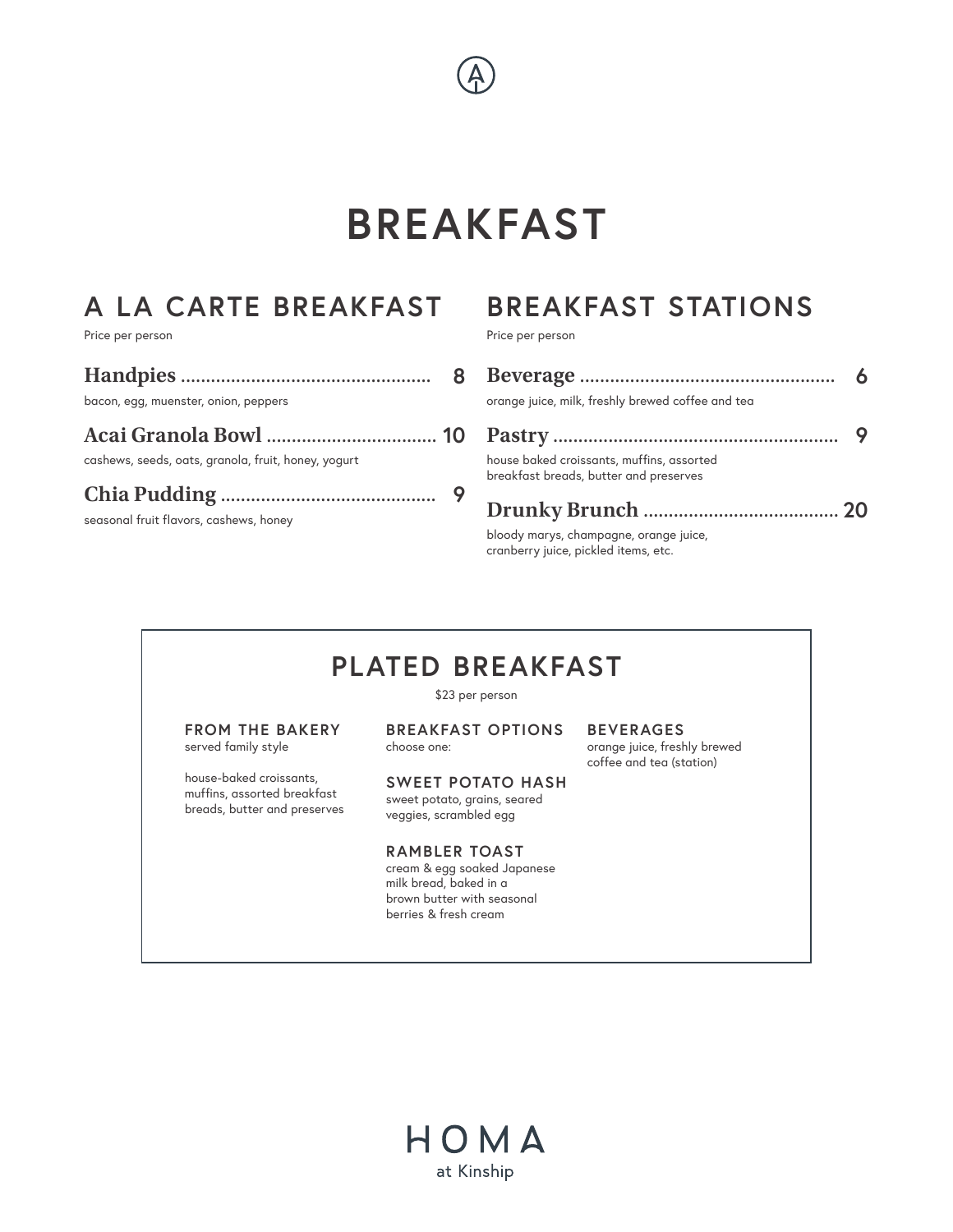# **LUNCH**

# **PLATED SANDWICHES & BOWLS**

 Choose your first course, entrée, and dessert All include iced tea, and coffee service (add sodas \$3) Price per person

#### **FIRST COURSE OPTIONS**

**Chef's Soup** +3 soup of the day

**Salad**

#### **Caesar Salad**

gathered baby field greens with tomatoes, shaved red onion, cucumber & kalamata olives

traditional caesar salad with croutons

# **SANDWICHES**

served with chips

| turkey, bacon, avocado, muenster, iconic olive, milk bread |  |
|------------------------------------------------------------|--|

**The Local** ................................................... **27** veggies, avocado, herb goat cheese, black garlic aioli, rustic loaf

**The Hook** ................................................... **28**

smoked salmon, arugula, westcliffe goat cheese, black garlic aioli, rustic loaf

# **BOWLS**

over sprouted lentils, farro and quinoa

| chickpea, kalamata, pepper, onion, avocado,<br>tomato & lemongrass sambal aioli |  |
|---------------------------------------------------------------------------------|--|

#### **Cauliflower Bowl** .................................... **23**

fried cauliflower, charred leeks, avocado, cashews & shoyu dip

Add: Chicken +4 | Smoked Salmon +6

**DESSERT OPTIONS** Choose one

#### **Banana Cake Pop**

#### **Scrappy Cookies**

rustic mix of five different cookie doughs

#### **Polenta Cake**

honey, olive oil, lavender whipped cream

# HOMA at Kinship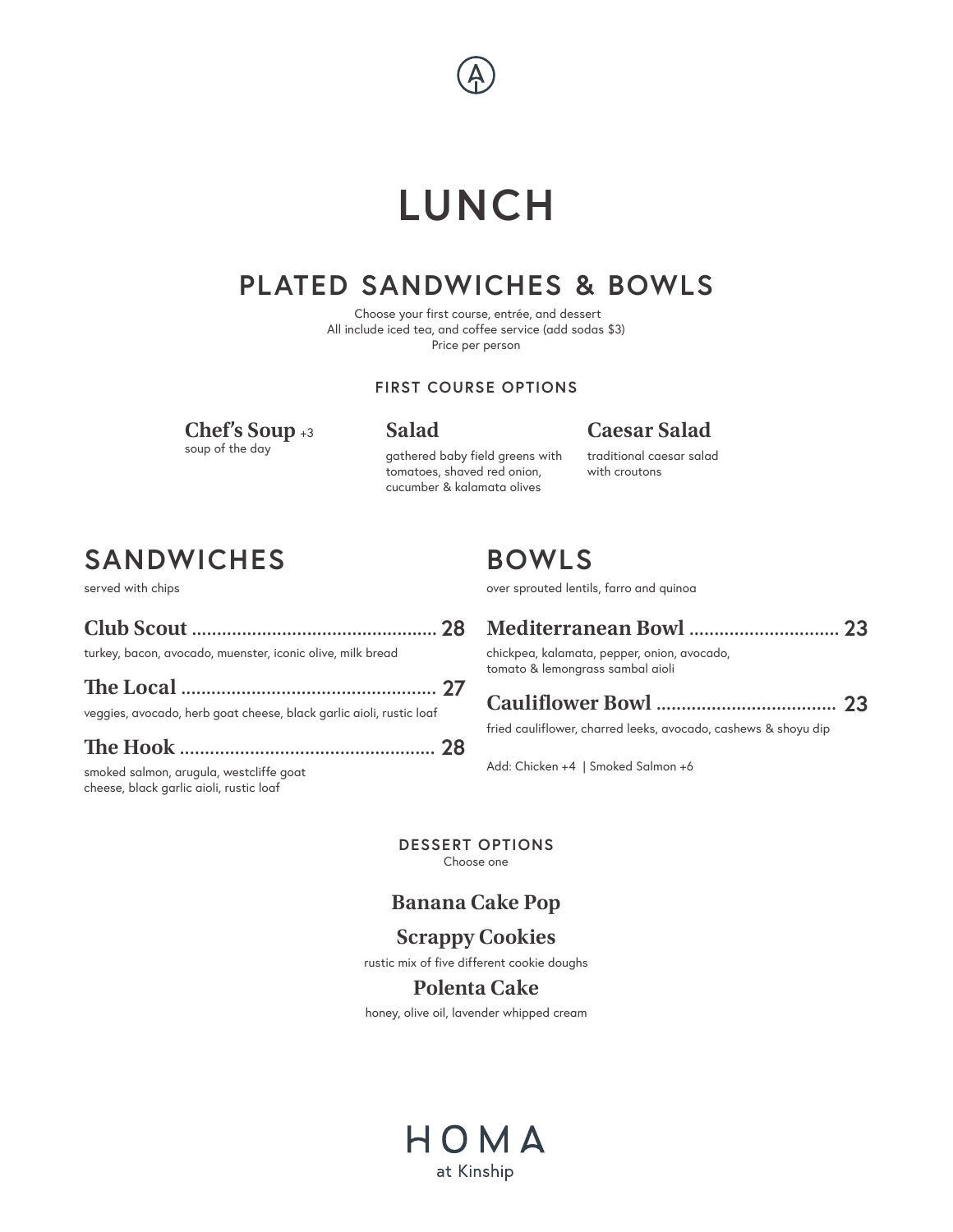

# **DINNER**

## **PLATED ENTREES**

 20 person minimum Choose your first course, entrée, and dessert All include iced tea, and coffee service (add sodas \$3) Price per person

#### **FIRST COURSE OPTIONS**

**Chef's Soup** +3 soup of the day

**Salad**

#### **Caesar Salad**

gathered baby field greens with tomatoes, shaved red onion, cucumber & kalamata olives

traditional caesar salad with croutons

# **DINNER OPTIONS**

|                                                                                                | 43                                                                                                                                                                |
|------------------------------------------------------------------------------------------------|-------------------------------------------------------------------------------------------------------------------------------------------------------------------|
| herbed exotic mushrooms, sprouted lentil pancake,<br>shaved squash, lemon zest, pecorino       |                                                                                                                                                                   |
|                                                                                                |                                                                                                                                                                   |
|                                                                                                |                                                                                                                                                                   |
|                                                                                                |                                                                                                                                                                   |
| pan sauce *minimum order of 15 required<br>Add: tarragon butter poached lobster medallions MKT |                                                                                                                                                                   |
|                                                                                                | crispy smashed fingerling potatoes, caramelized mushrooms<br>& onions, chimichurri *minimum order of 15 required<br>roasted apple sweet potato hash, fennel slaw, |

**DESSERT OPTIONS** Choose one

#### **Banana Cake Pop**

#### **Scrappy Cookies**

rustic mix of five different cookie doughs

#### **Polenta Cake**

honey, olive oil, lavender whipped cream

### HOMA at Kinship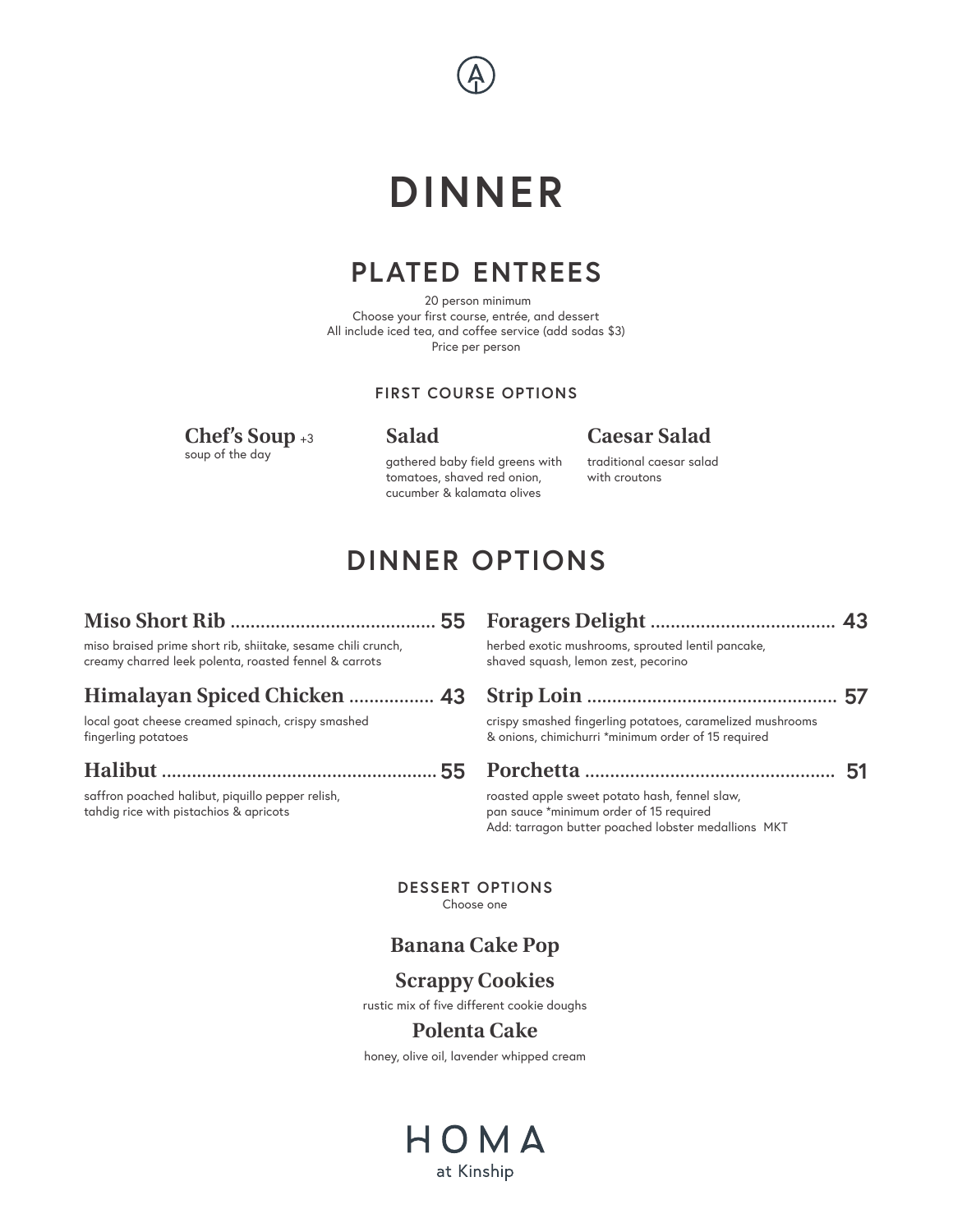

# **PREMIUM EVENT**

## **CHEF SERVED**

30 person minimum

#### **FOOD STATIONS**

#### **Rolled Omelettes**

\$15.50 per person

**Birria Tacos**

\$17.50 per person

#### **Miso Short Rib Lettuce Wraps**

\$16.50 per person

### **FULL BAR**

\$250 per event

#### **HOUSE WINE - \$7**

Los Vascos Sauvignon Blanc Rose Cabernet Sauvignon **WELL LIQUOR - \$6** Miles Gin Exotico Tequila Benchmark Whiskey Lee Spirits Vodka Don Q Rum

#### **BEER - \$6** Pilsner Urquell Dry Dock Apricot Blonde SKA Modus Hoparandi IPA Montucky Cold Snack Clausthaler NA

#### **PREMIUM WINE**

#### **PREMIUM LIQUOR**

| La Marca Prosecco        | 10 |
|--------------------------|----|
| Nielson Chardonnay       | 11 |
| Amalaya Malbec           | 10 |
| Three Wine Co. Zinfandel | 10 |
|                          |    |

| <b>Tullamore Dew Whiskey</b> | 9  |
|------------------------------|----|
| AD Laws Rye Whiskey          | 13 |
| Milagro Reposado Teguila     | 10 |
| Ron Zacapa Rum               | 10 |
| Hendricks Gin                | o  |
| Tito's Vodka                 |    |

#### **CAKE CUTTING FEE - 5**

**LOOKING FOR SOMETHING ELSE?** We'd love to tailor a custom menu for your special event. Contact us to set up an appointment.

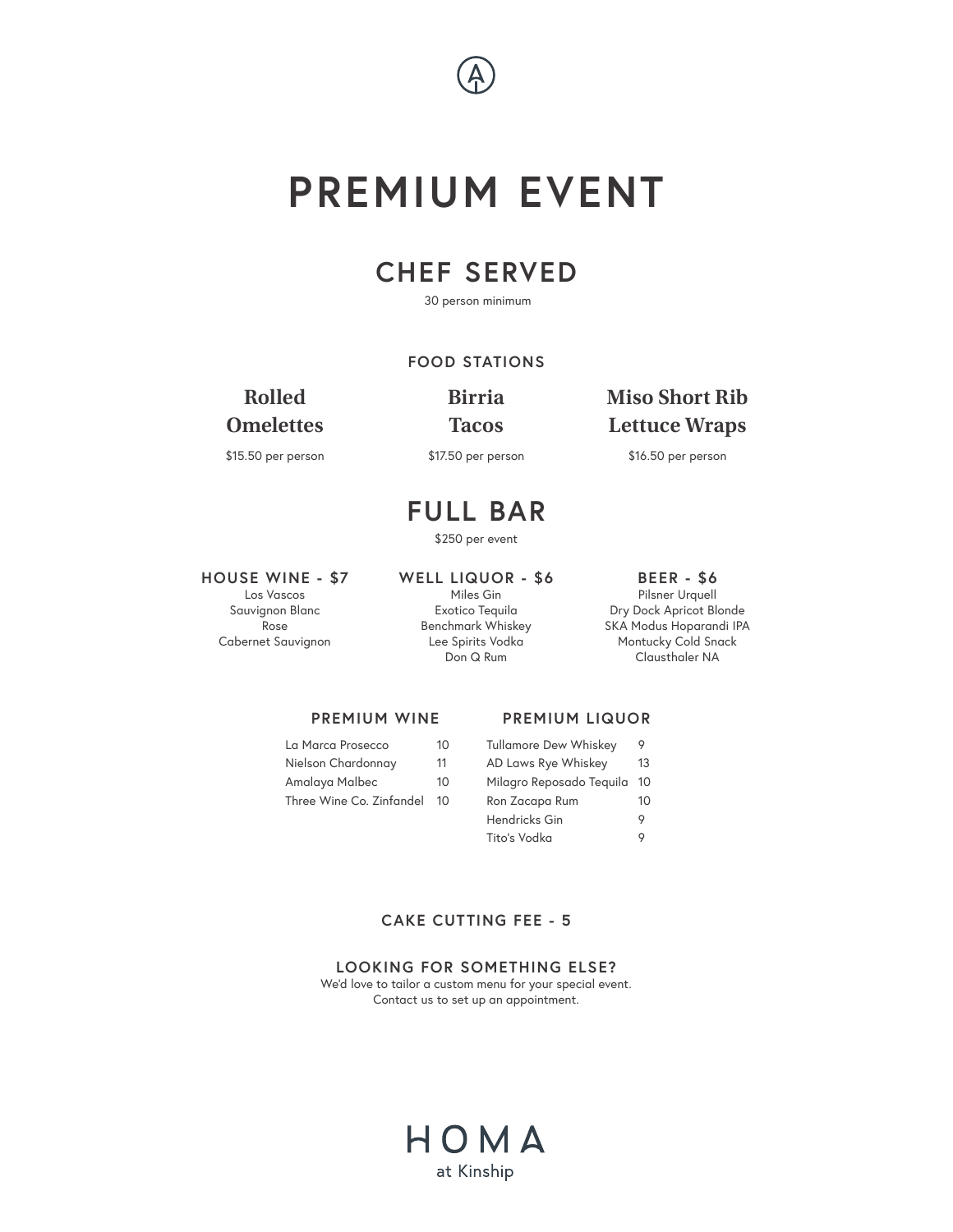

# **Reception Package**

20 person minimum All include iced tea, and coffee service (add Sodas \$3) Price per person

### **WEDDING RECEPTION**

Pricing is included in the cost of each entree per person

**HORS D'OEUVRES** 

Pick two | Passed by server

#### **Tomato Mozzarella Skewer**

#### **Gazpacho Shooter**

#### **Cauli Pop**

with cucumber relish

fried cauliflower popcorn with lemongrass sambal dip

with basil pesto

#### **Smoked Salmon**

**Miso Short Rib** 

on sprouted lentil pancake and westcliffe goat cheese with caramelized shiitake on rustic crostini

#### **TRAYS/RECEPTION ITEMS**

#### **Charcuterie**

#### meats, antipasto, olives, artisan cheeses, crackers & grilled breads

#### **Vegetable Platter**

fresh, pickled and roasted vegetables & red pepper hummus

**CHAMPAGNE TOAST +5**

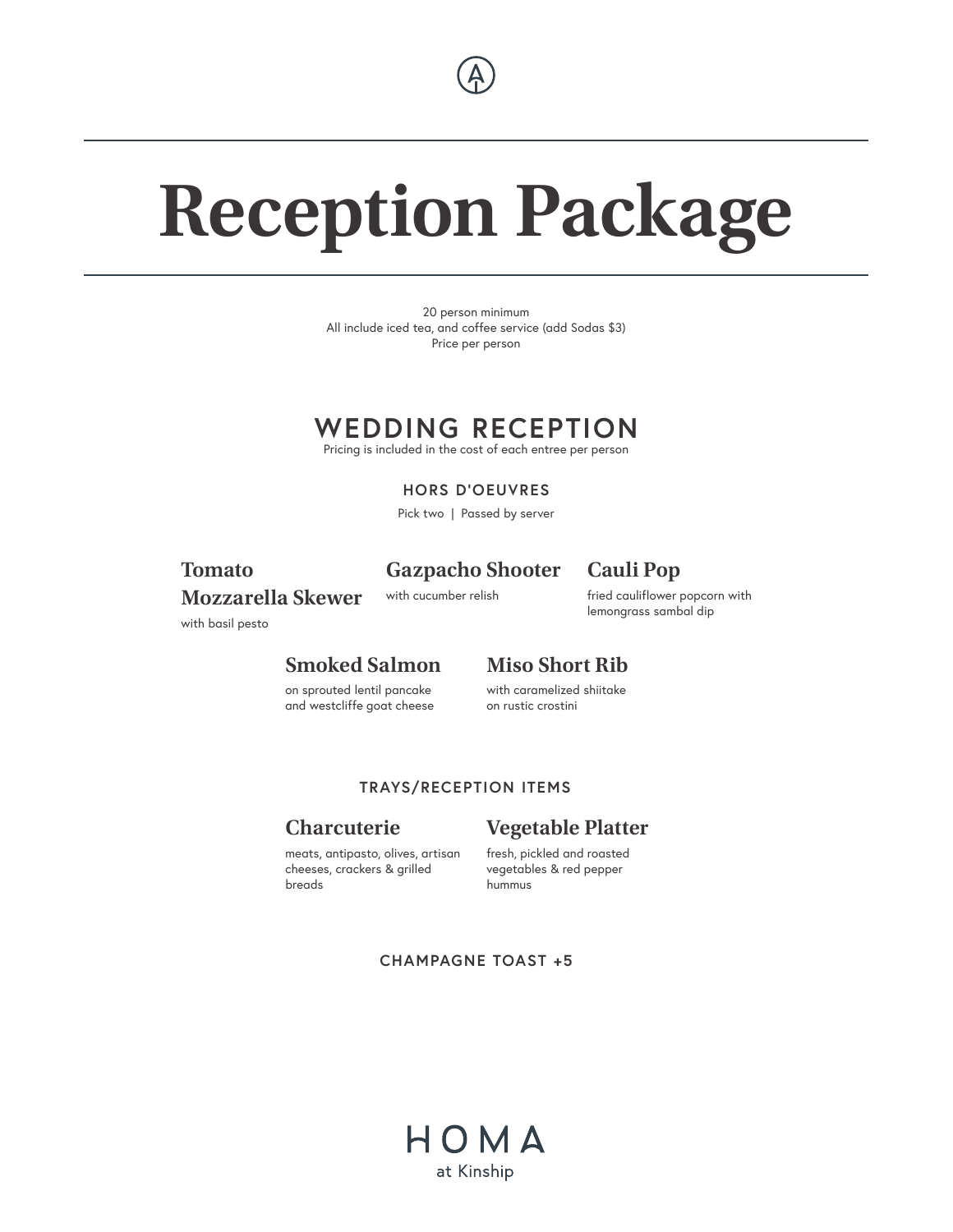

# **Reception Package**

## **FIRST COURSE OPTIONS**

**Chef's Soup** +3 soup of the day

#### **Salad**

gathered baby field greens with tomatoes, shaved red onion, cucumber & kalamata olives

**Caesar Salad** traditional caesar salad with croutons

# **DINNER OPTIONS**

#### **Miso Short Rib** ......................................... **70**

miso braised prime short rib, shiitake, sesame chili crunch, creamy charred leek polenta, roasted fennel & carrots

#### **Himalayan Spiced Chicken** ................. **58**

local goat cheese creamed spinach, crispy smashed fingerling potatoes

#### **Halibut** ....................................................... **70**

saffron poached halibut, piquillo pepper relish, tahdig rice with pistachios & apricots

| herbed exotic mushrooms, sprouted lentil pancake,<br>shaved squash, lemon zest, pecorino                         |  |
|------------------------------------------------------------------------------------------------------------------|--|
|                                                                                                                  |  |
| crispy smashed fingerling potatoes, caramelized mushrooms<br>& onions, chimichurri *minimum order of 15 required |  |
|                                                                                                                  |  |
| roasted apple sweet potato hash, fennel slaw,<br>pan sauce *minimum order of 15 required                         |  |

Add: tarragon butter poached lobster medallions MKT

# **WEDDING CAKE SERVICE**

\$5 per person Includes plates, napkins, forks and cutting service

# **THE DAY AFTER**

#### **Drunky Brunch Station** ........................ **20**

bloody marys, champagne, orange juice, cranberry juice, pickled items, etc.

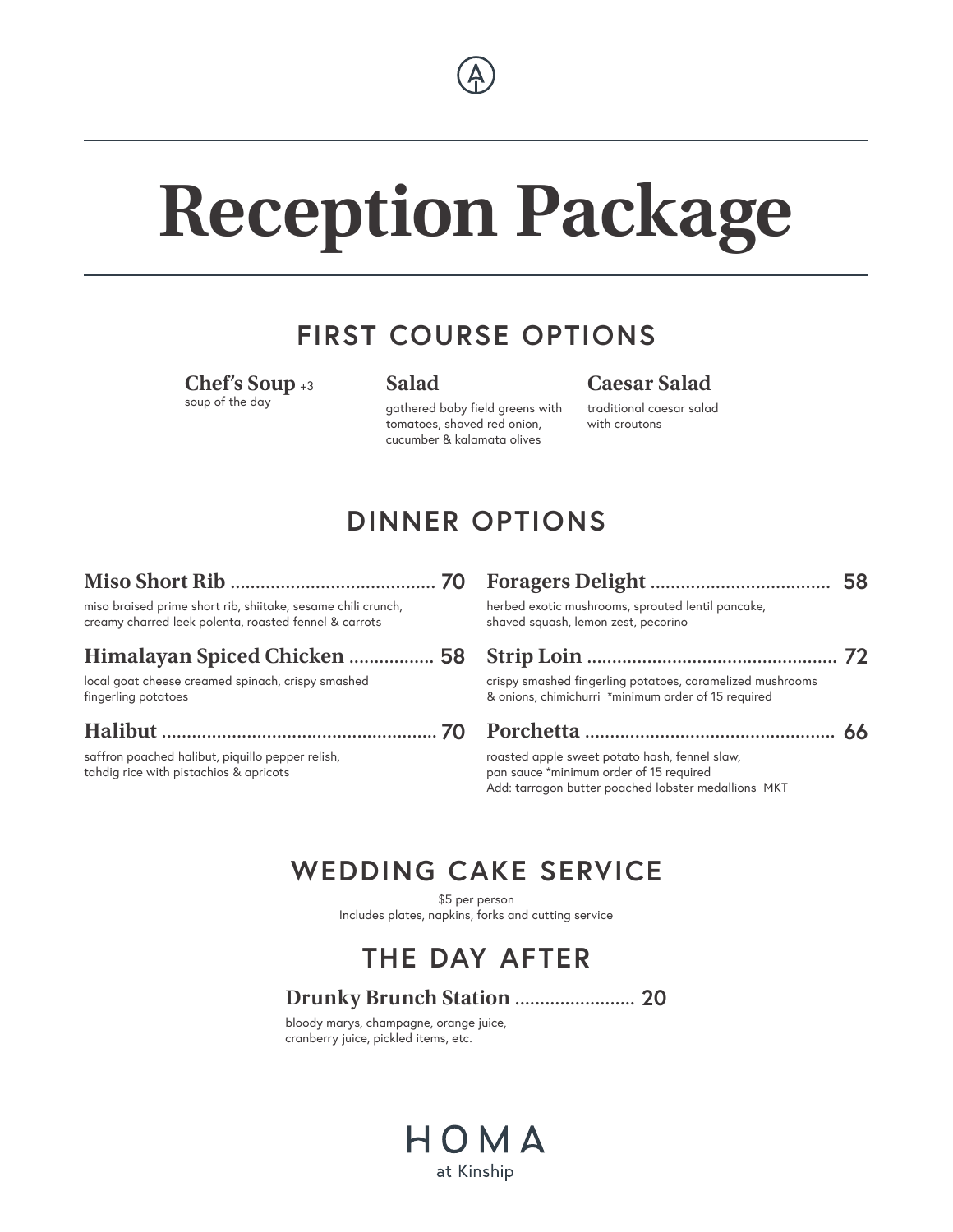

# **Takeover Package**

# **TRAYS**

#### **Charcuterie**

meats, antipasto, olives, artisan cheeses, crackers & grilled breads

#### **Vegetable Platter**

fresh, pickled and roasted vegetables & red pepper hummus

### **HORS D'OEUVRES**

Pick two

#### **Tomato Mozzarella Skewer**

with basil pesto

#### **Gazpacho Shooter**

with cucumber relish

#### **Cauli Pop**

fried cauliflower popcorn with lemongrass sambal dip

**Miso Short Rib Crostini** 

with caramelized shiitake on rustic crostini

**Smoked Salmon** on sprouted lentil pancake and westcliffe goat cheese